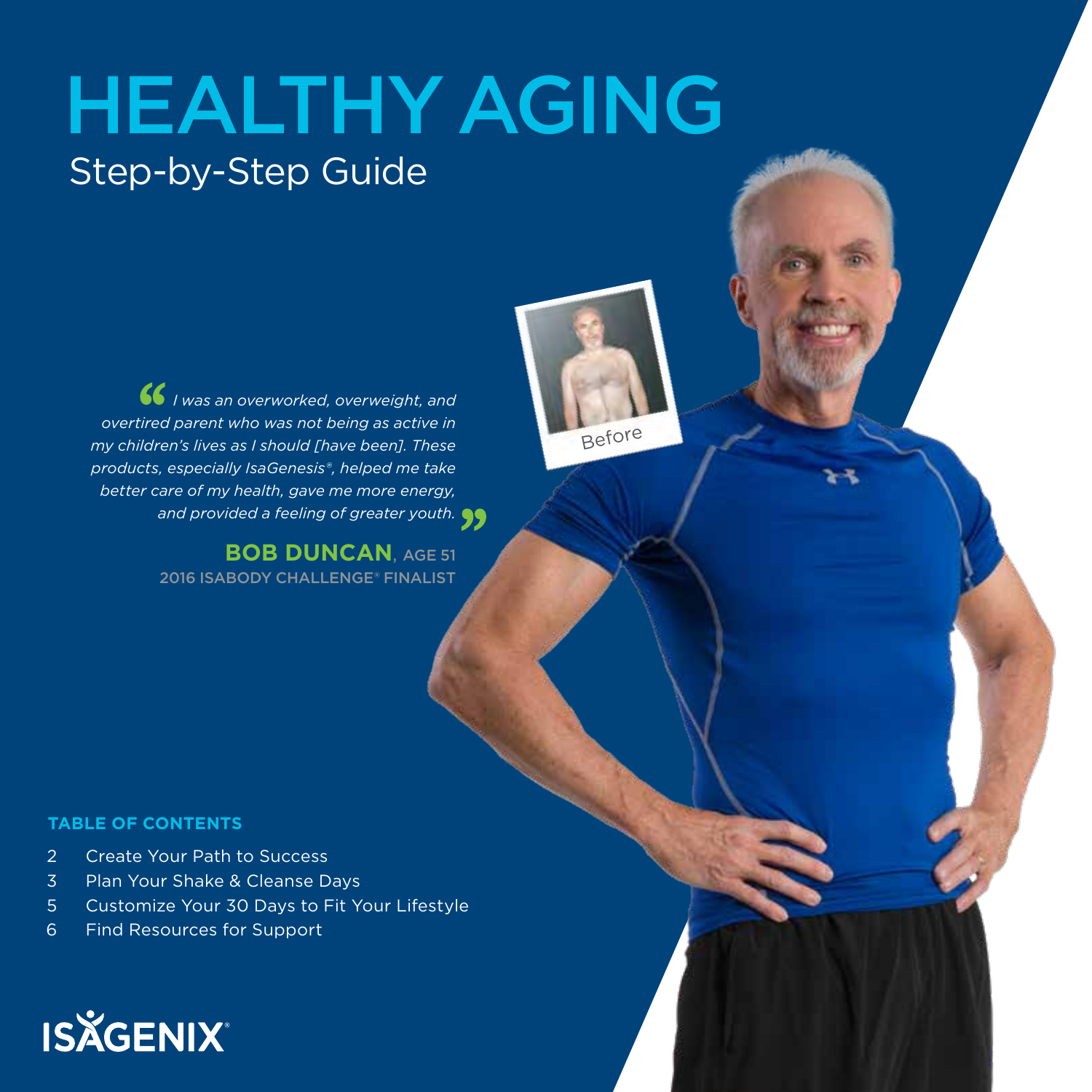# HEALTHY AGING SYSTEM **OVERVIEW**

Congratulations on your choice to take the next step toward comprehensive wellness and longevity. Your Healthy Aging system helps you stay on track with a 30-day stock of quality products to keep your body cleansed and nourished the Isagenix® way. In addition, you get healthy aging and complete nutrition support from our revolutionary Complete Essentials™ With IsaGenesis. Aging never felt and looked so good.

#### **YOUR HEALTHY AGING SYSTEM CONTAINS THE FOLLOWING LIFE-CHANGING PRODUCTS:**

#### **IONIX® SUPREME: LIQUID OR POWDER**

Beat stress and increase mental and physical performance naturally with this powerful adaptogen-rich tonic.\*

#### **CLEANSE FOR LIFE®: LIQUID OR POWDER**

Cleanse for Life nourishes your body with antioxidants and plant botanicals that support your own detoxification systems.

IsaLean™ Shake, IsaLean Shake Dairy-Free, and IsaLean PRO Shake Lose or maintain your weight, stay full, and build or maintain lean muscle with this meal replacement shake.\*

#### **COMPLETE ESSENTIALS WITH ISAGENESIS (MEN OR WOMEN)**

A foundational product for your best health and longevity. This daily pack provides superior healthy aging and whole-body nutritional support. Featuring IsaGenesis for greater cellular and telomere support, plus a full spectrum of vitamins, minerals, omega-3s, and antioxidants for complete nourishment.

#### **CLEANSE SUPPORT KIT: 4-DAY SUPPLY**

24 Isagenix Snacks™, 8 IsaFlush®, 8 Natural Accelerator™ capsules. The products included in the Cleanse Support Kit† are intended to be used on your Cleanse Days. Any unused portion can be used any day. Do not deep cleanse more than two consecutive days per week.

†Cleanse Support Kit also available in dairy-free option.



flavors **•Ionix Supreme**

• Canister, sticks, or liquid **•Cleanse for Life** • Canister, liquid, or

singles **•Complete Essentials** 

**with IsaGenesis**

• For Men or Women

Isagenix is committed to providing you with flexibility and simplicity tailored to help you maximize results. Customize any system or pak with any flavor, packaging, or upgrade option.

Some days you feel like vanilla; some days are made for chocolate; others you just want to grab your Cleanse for Life and go. You want the best for your health and your business, and we want to provide you with the best options. Now you can . . . Custom build your system or pak the way you like; it's your call.

Enjoy Autoship Rewards Pricing with a simple discount structure.

Now you can pick any flavor or package, and upgrade options are all up to you!



# **YOUR PATH TO SUCCESS**

**FOR BEST RESULTS, FOLLOW THE STEPS BELOW**

- **1. Use the Shake and Cleanse Day planner (page 3)** to remind you when to take each product, and use this tool to support your success.
- **2. Follow the Healthy Aging system monthly schedule,** or create a customized schedule using our Cleanse and Shake Day guidelines and custom calendar tool (page 5). Planning your days in advance will help you create a routine that fits your lifestyle and supports your goals.
- **3. Take your measurements** and track your success with our easy-to-use measurement tracker (page 4).
- **4. Success loves company —** so be sure to enlist an accountability partner or Isagenix Coach like your enrolling Sponsor, spouse, friend, or co-worker. Have this person join you in your transformation, or have him/her offer you daily support by providing encouragement, tracking your progress, and keeping you focused. You can also get helpful tips from the "Personal Coaching" section of IsaProduct.com.
- **5. Buy healthy foods and plan healthy meals.** Limit temptation by removing unhealthy foods and snacks from your home, including sodas, foods with artificial sweeteners and coloring, and junk food.

#### Visit IsaProduct.com for healthy recipes.

\* These statements have not been evaluated by the Food and Drug Administration. These products are not intended to diagnose, treat, cure, or prevent any disease.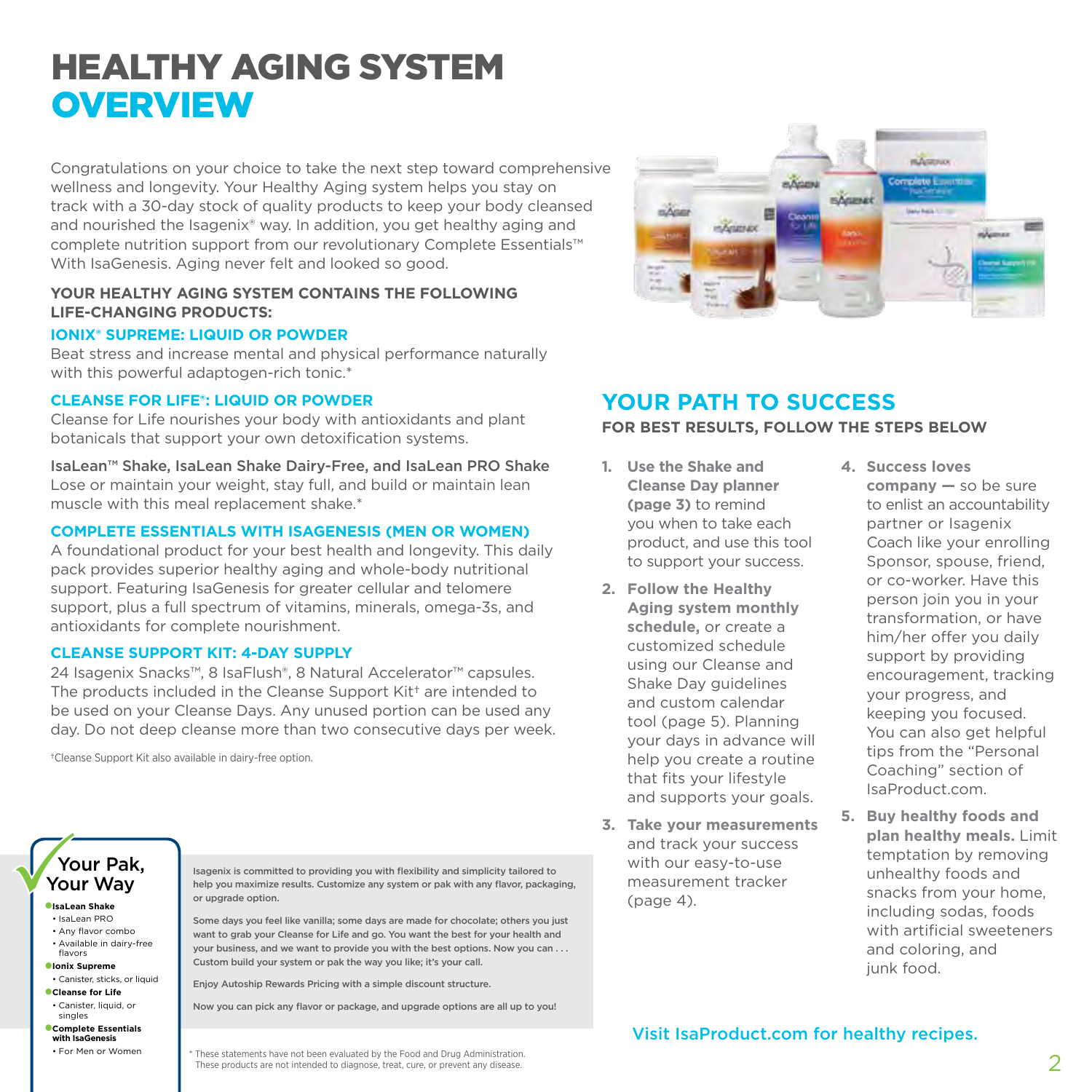# NOW YOU'RE READY TO BEGIN

# SHAKE DAY PLANNER

#### Early Morning

 $\Box$  Drink 1 serving of Ionix Supreme

#### Morning — Breakfast

- $\square$  Enjoy an IsaLean Shake
- $\square$  Take 1 A.M. packet of Complete Essentials with IsaGenesis

#### Late Morning — Snack

 $\Box$  Optional: Choose one serving of a Shake Day snack

#### Early Afternoon — Lunch

 $\Box$  Eat a healthy, low-glycemic, and balanced 400– to 600-calorie meal

#### Midafternoon — Snack

 $\Box$  Optional: Choose one serving of a Shake Day snack

#### Evening — Dinner

- $\Box$  Eat a healthy, low-glycemic, and balanced 400– to 600-calorie meal
- $\square$  Take 1 P.M. packet of Complete Essentials with IsaGenesis

Drink enough water throughout the day to stay well hydrated.

#### SHAKE DAY SNACK OPTIONS (products sold separately)

- 2 Isagenix Snacks
- 1 Fiber Snacks™
- 1 Slim Cakes®
- 1-2 IsaDelight®
- 1–2 servings of AMPED™ Hydrate
- Whey Thins™

## CLEANSE DAY PLANNER

#### Early Morning — Cleanse 1

- $\Box$  Enjoy 1 Deep Cleansing serving<sup>\*</sup> (4 oz) of Cleanse for Life
- $\Box$  Take 1 Natural Accelerator capsule
- $\square$  Take 1 A.M. packet of Complete Essentials with IsaGenesis

#### Midmorning — Snack

- $\Box$  Drink 1 serving of Ionix Supreme
- $\Box$  Enjoy up to 2 IsaDelight chocolates
- $\Box$  Take 2 Isagenix Snacks

#### Late Morning — Cleanse 2

 $\Box$  Enjoy 1 Deep Cleansing serving\* (4 oz) of Cleanse for Life

#### Early Afternoon — Snack

- $\Box$  Take 2 Isagenix Snacks
- $\Box$  Take 1 Natural Accelerator capsule

#### Midafternoon — Cleanse 3

 $\Box$  Enjoy 1 Deep Cleansing serving\* (4 oz) of Cleanse for Life

#### Early Evening — Snack

 $\Box$  Take 2 Isagenix Snacks

#### Evening — Cleanse 4

- $\Box$  Enjoy 1 Deep Cleanse serving<sup>\*</sup> (4 oz) of Cleanse for Life
- $\square$  Take 1 P.M. packet of Complete Essentials with IsaGenesis

#### Late Evening — Bedtime

 $\Box$  Take 1-2 IsaFlush capsules with 8 oz of purified water

Drink enough water throughout the day to stay well hydrated.

\*Follow "Deep Cleansing Directions" on the Cleanse for Life label to ensure proper serving size.

#### CLEANSE SUPPORT OPTIONS (products sold separately)

- Eat ¼ apple or pear
- 1–2 IsaDelight chocolates
- 1–2 servings of AMPED Hydrate (if you are exercising)
- 2 Isagenix Snacks
- Enjoy Isagenix Coffee throughout the day or 1–2 servings of e+ for added energy if needed.
- 1 bag of Whey Thins (limit one bag throughout the day)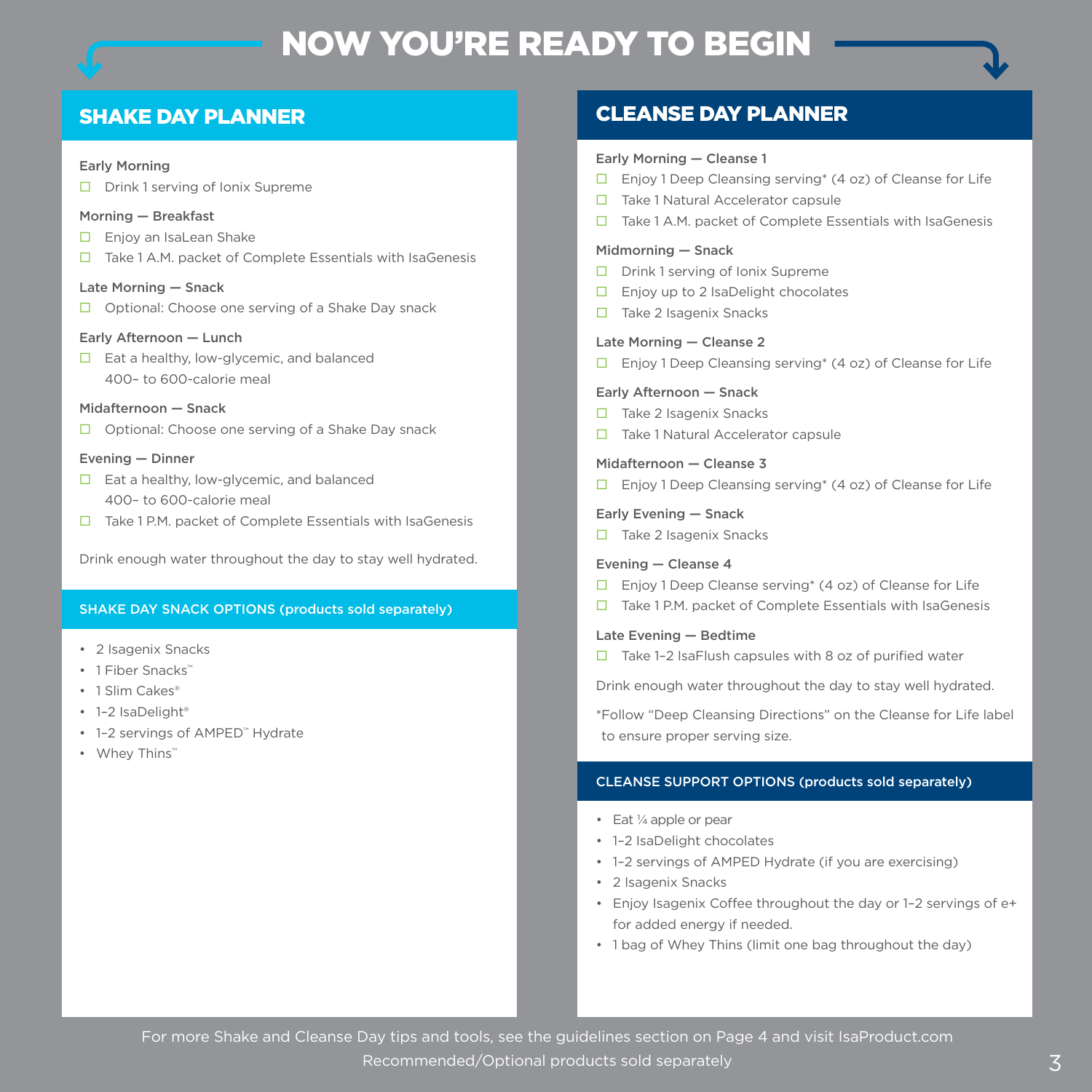# PRODUCT USAGE CALENDAR AND GUIDELINES

**HEALTHY AGING SYSTEM CALENDAR** (START ON ANY DAY OF THE WEEK)

| $\mathsf{s}$                  | S.                          | $\mathbf C$         | S             | -S            | S             | S             |
|-------------------------------|-----------------------------|---------------------|---------------|---------------|---------------|---------------|
| Day 1                         | Day 2                       | Day 3               | Day $4$       | Day $5$       | Day 6         | Day 7         |
| $\mathsf{S}$                  | S                           | C                   | S             | <b>S</b>      | S             | S             |
| $\overline{\mathsf{Day}}$ $8$ | $\overline{\mathsf{Day}}$ 9 | Day 10              | Day 11        | Day 12        | Day 13        | Day 14        |
| $\mathbf S$                   | S                           | $\mathbf C$         | $\mathbf S$   | S             | $S^*$         | S             |
| <b>Day 15</b>                 | <b>Day 16</b>               | Day 17              | Day 18        | Day 19        | Day 20        | Day 21        |
| $\mathsf{S}$                  | S.                          | C                   | S             | 'S            | S             | S             |
| $\overline{$ Day 22           | <b>Day 23</b>               | $\overline{$ Day 24 | <b>Day 25</b> | <b>Day 26</b> | <b>Day 27</b> | <b>Day 28</b> |
| S<br><b>Day 29</b>            | S<br>Day 30                 |                     |               |               |               |               |

\*To ensure product delivery for next month, make sure to order no later than day 20 or enroll in the Autoship Rewards program.

- $S = Shake$  Davs
- C = Cleanse Days

# TRACK YOUR PROGRESS

**MEASUREMENT TRACKER**

| Measurements         | Weight | <b>Neck</b> | Upper Arm (left) | Upper Arm (right) | Chest | Diaphragm | Waist | Abdomen | <b>Buttocks</b> | Upper Thigh (left) | Upper Thigh (right) | Calf (left) | Calf (right) | $(\text{left})$<br><b>Upper Knee</b> | Upper Knee (right) |
|----------------------|--------|-------------|------------------|-------------------|-------|-----------|-------|---------|-----------------|--------------------|---------------------|-------------|--------------|--------------------------------------|--------------------|
| Day 1                |        |             |                  |                   |       |           |       |         |                 |                    |                     |             |              |                                      |                    |
| Day 11               |        |             |                  |                   |       |           |       |         |                 |                    |                     |             |              |                                      |                    |
| Day<br>30            |        |             |                  |                   |       |           |       |         |                 |                    |                     |             |              |                                      |                    |
| <b>Total</b><br>Lost |        |             |                  |                   |       |           |       |         |                 |                    |                     |             |              |                                      |                    |
| Goals                |        |             |                  |                   |       |           |       |         |                 |                    |                     |             |              |                                      |                    |

# **SHAKE DAY GUIDELINES**

- Enjoying an IsaLean Shake for breakfast is recommended.
- It is okay to add Isagenix products such as Isagenix Greens™, IsaPro®, and Isagenix Fruits™ to your IsaLean Shake.
- For meal ideas, go to ChooseMyPlate.gov or IsaProduct.com.
- Engage in an exercise program with both aerobic and resistance training. Consult your doctor prior to starting any exercise program.
- For athletes or those engaging in high-intensity exercise: Consult your trainer or doctor to obtain optimal caloric intake. This may include an extra meal or shake during the day.
- Drink enough water throughout the day to stay well hydrated.

# **CLEANSE DAY GUIDELINES**

- The products included in the Cleanse Support Kit are intended to be used on your Cleanse Days. Any unused portion can be used any day. Do not deep cleanse more than two consecutive days per week.
- Only participate in light to moderate levels of exercise on Cleanse Days.
- Drink enough water throughout the day to stay well hydrated.

Additional tools can be found online in your Associate Back Office in the "Resources" section and by visiting IsaProduct.com.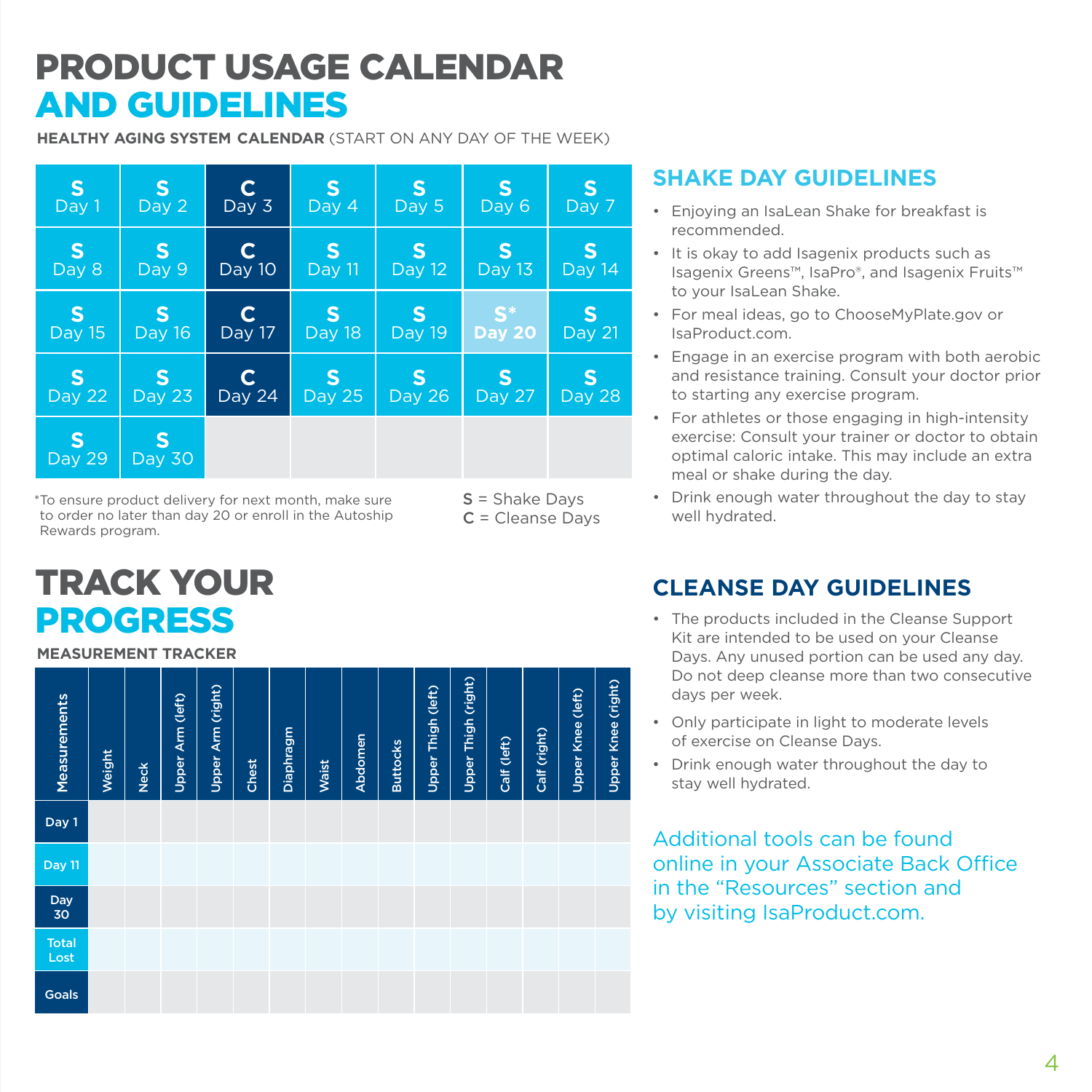# **CUSTOMIZE** YOUR HEALTHY AGING SYSTEM

## CREATE A PROGRAM BASED ON YOUR UNIQUE LIFESTYLE.

The Healthy Aging system you have chosen is a flexible 30-day program that can easily be customized to fit your lifestyle and long-term health goals. Day 1 can start any day of the week. Just remember to include **4 Cleanse Days** during the month; the rest are Shake Days. Remember to have at least two Shake Days before your Cleanse Day(s), and follow the Shake and Cleanse Day guidelines (on page 4). If you schedule more than two Cleanse Days, you will need to purchase additional Cleanse for Life.

Use the calendar below to create your custom 30-day experience.

### 26  $x$  S = Shake Days  $4 \times C$  = Cleanse Days

To be sure that you don't run out of product by next month, order no later than day 20 or enroll in the Autoship Rewards program.

Please note: When customizing your Healthy Aging system experience, the Shake and Cleanse Day Guidelines must still be followed (page 4).

> **MARINA BAKKER**, AGE 55 2011 ISABODY CHALLENGE FINALIST